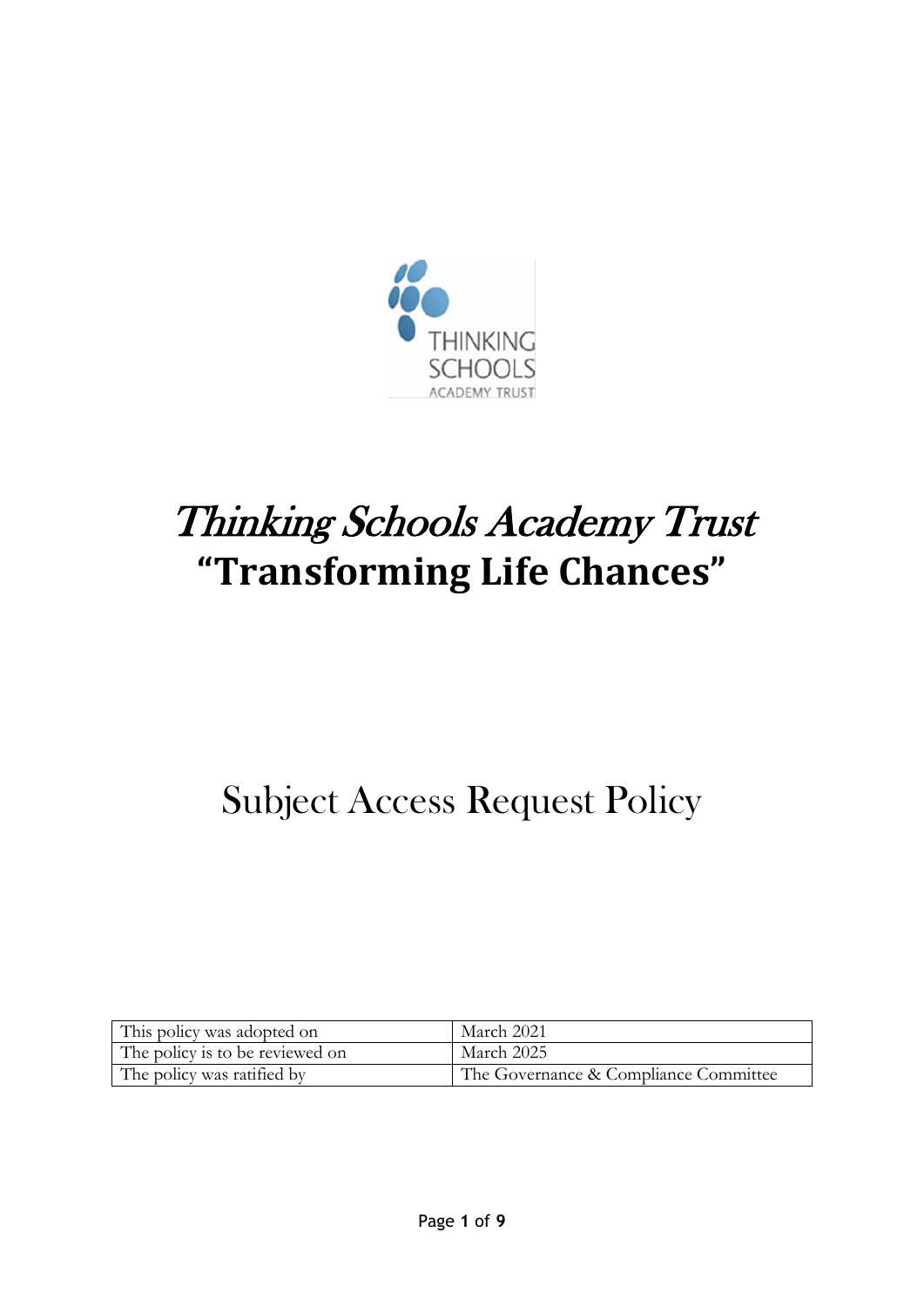#### **1. Policy Statement**

- 1.1 The Data Protection Legislation is an important mechanism in achieving trust and confidence between the Academy, the Trust, their Data Processors and Data Subjects. It gives individuals rights of access to their personal records held by the Academy and the Trust. This policy explains how the Trust and each Academy aims to fulfil its obligations under the Act.
- 1.2 The Trust and each Academy will deal with each subject access request it receives in accordance with the provisions of this policy.

#### **2. Definitions**

- 2.1 "*The Trust*" means Thinking Schools Academy Trust.
- 2.2 *"Data"* means Personal Data and Special Category Personal Data.
- 2.3 *"Data Controller"* is the person who or the organisation which determine the purposes for which, and the manner in which, any personal data is processed. They are responsible for establishing practices and policies in line with Data Protection Legislation.
- 2.4 "*Data Subject*" means all living individuals about whom the Academy holds Data. A Data Subject need not be a UK national or resident. All Data Subjects have legal rights in respect of their Data and the information that the Academy holds about them.
- 2.5 *"Data Processor*" means any person who or organisation which processes Data on behalf of the Data Controller including contractors, and suppliers and any third party whose work involves accessing or otherwise using Data held by the Academy. Data Processors have a duty to protect the information they process for and on behalf of the Academy by following this and other Academy information governance policies at all times.
- 2.6 "*Data Protection Legislation*" means the General Data Protection Regulation (GDPR) and the Data Protection Act 2018.
- 2.7 "*Personal Data*" means any information relating to an identified or identifiable natural person (a data subject); an identifiable natural person is one who can be identified, directly or indirectly, in particular by reference to an identifier such as a name, an identification number, location data, an online identifier or to one or more factors specific to the physical, physiological, genetic, mental, economic, cultural or social identity of that natural person
- 2.8 "*Processing*" means any activity that involves use of the data. It includes obtaining, recording or holding the data, or carrying out any operation or set of operations on the data such as collection, recording, organisation, structuring, storage, adaptation or alteration, retrieval, consultation, use, disclosure by transmission, dissemination or otherwise making available, alignment or combination, restriction, erasure or destruction. Processing also includes transferring personal data to third parties.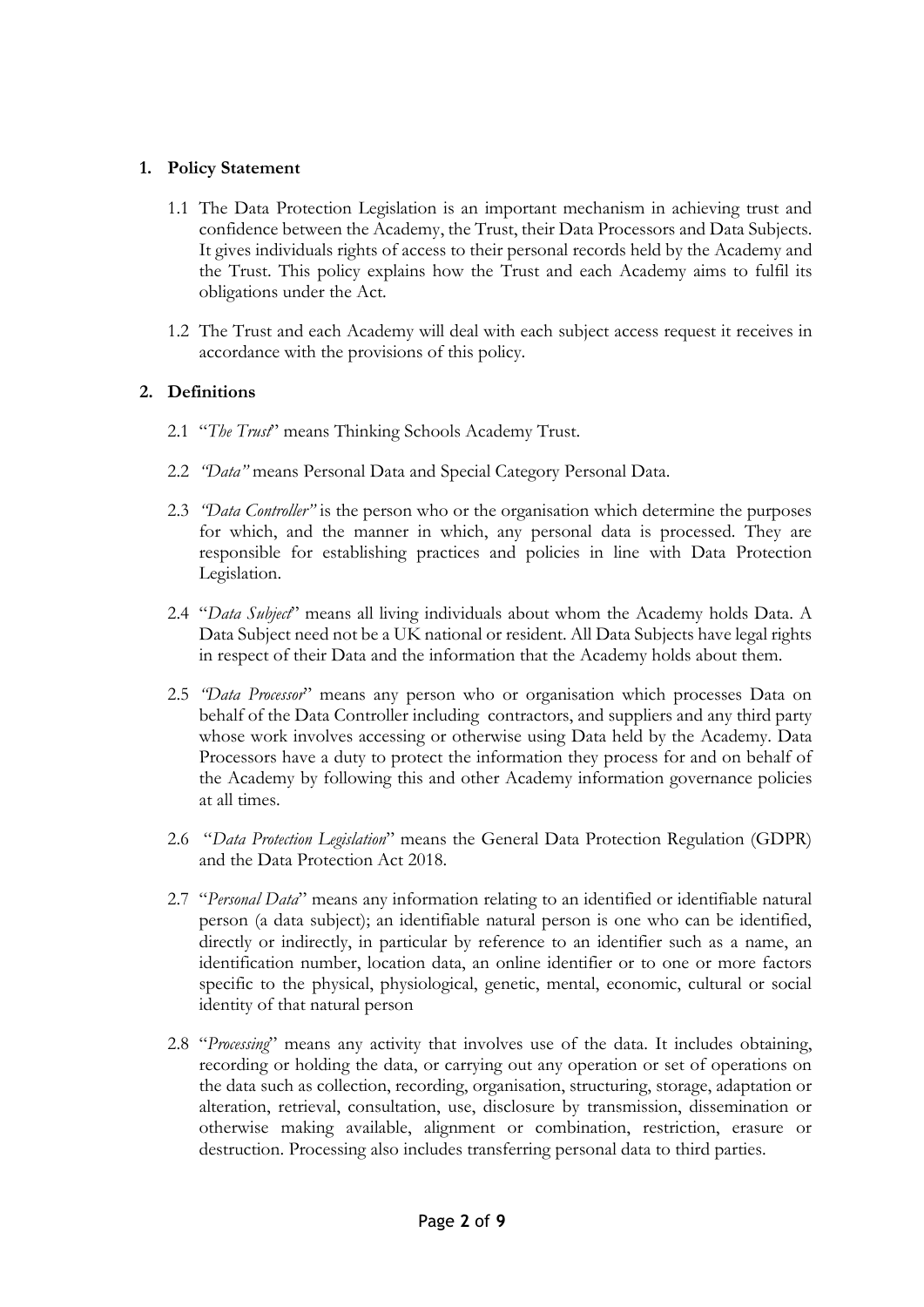- 2.9 "*Special Category Personal Data*" means information about a person's racial or ethnic origin, political opinions, religious or philosophical beliefs, trade union membership, physical or mental health or condition or sexual life, or genetic or biometric data.
- 2.10"*Social Media"* means websites and applications that enable users to create and share content or to participate in social networking including Facebook, LinkedIn, Twitter, Google+, and all other social networking sites, internet postings and blogs. It applies to use of Social Media for Academy purposes as well as personal use that may affect the Academy in any way.
- 2.11 "*Subject Access Request*" ("SAR") means a request by an individual to the Trust or the Academy pursuant to Article 15 of the GDPR.

#### **3. Legal Framework**

- 3.1 Article 15 of the GDPR provides an individual with a right to be informed on request whether or not Personal Data concerning them is being processed and if so to access to the Personal Data and the following information:
	- 3.1.1 the purposes of the Processing;
	- 3.1.2 the categories of Personal Data concerned;
	- 3.1.3 the recipients or categories of recipient to whom the personal data have been or will be disclosed, in particular recipients in third countries or international organisations;
	- 3.1.4 where possible, the envisaged period for which the personal data will be stored, or if not possible, the criteria used to determine that period;
	- 3.1.5 the existence of the right to request from the Data Controller rectification or erasure of Personal Data or restriction of Processing of Personal Data concerning the Data Subject or to object to such Processing;
	- 3.1.6 the right to lodge a complaint with the Information Commissioner's Office;
	- 3.1.7 where the Personal Data are not collected from the Data Subject, any available information as to the source; and
	- 3.1.8 the existence of any automated decision making, together with additional information about such Processing where this is taking place.
- 3.2 Data may be withheld pursuant to a SAR where disclosure may cause serious harm to the Data Subject or any other person. This exemption relates only to health, social care, and education Data.
- 3.3 The Trust or the Academy, as appropriate, is also exempt from disclosing third party Personal Data unless the third party has consented to their Personal Data being disclosed or it is reasonable in all the circumstances for the third party's Personal Data to be disclosed without their consent.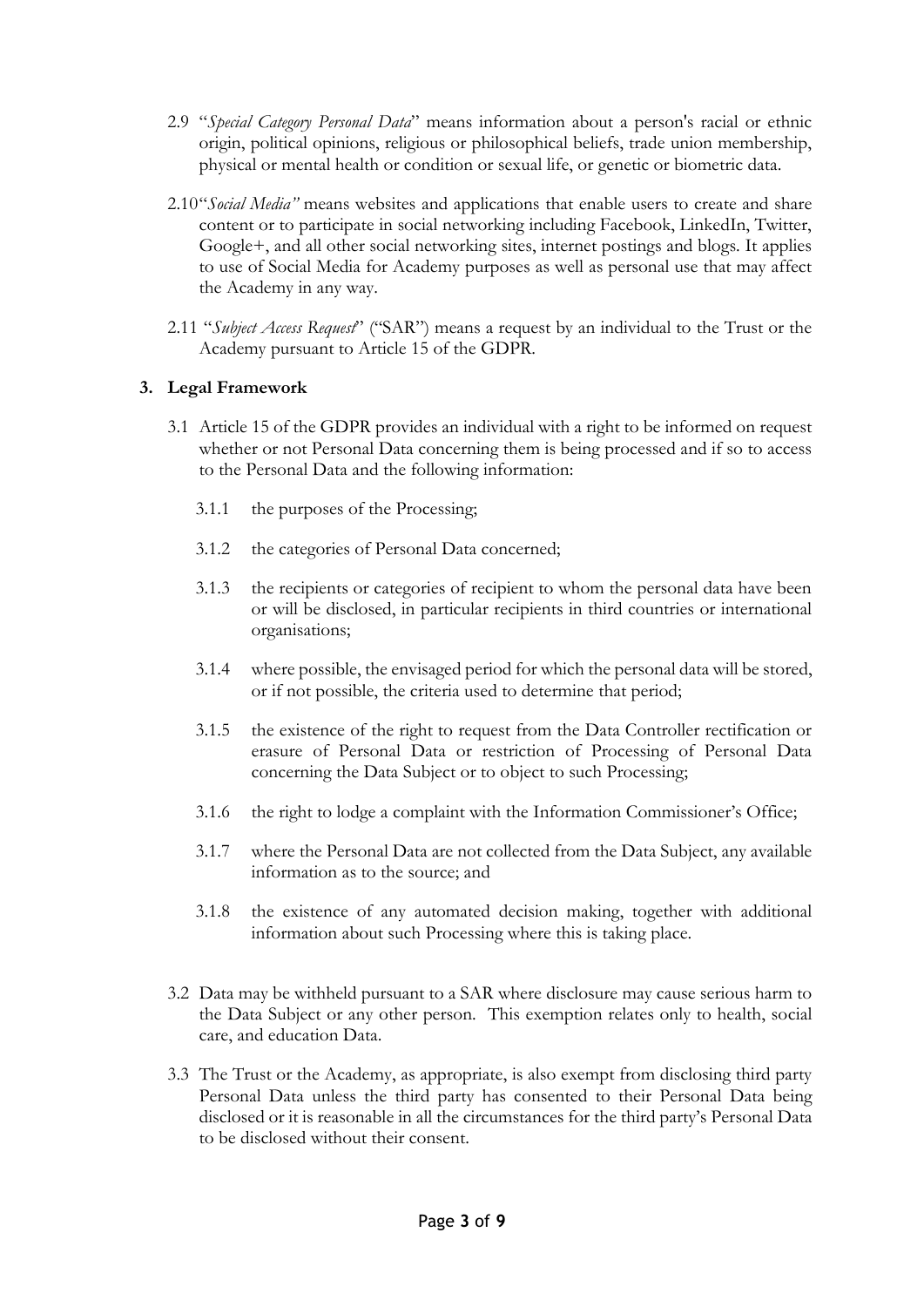#### **4. Making a SAR to the Trust and the Academy**

- 4.1 The Trust and the Academy request that any SARs is made in writing to enable the Trust and/or the Academy to properly understand the nature and extent of a SAR and to provide an appropriate and sufficient response. The Trust will however accept a SAR via a verbal request made to a TSAT Academy or Trust employee.
- 4.2 If writing a SARs it should be sent to the contact details in Appendix 1.
- 4.3 SARs made via Social Media will be responded to by email unless the Requester indicates that they would prefer to receive the response by secure post.
- 4.4 SARs made via a verbal request will be responded to by email unless the Requester indicates that they would prefer to receive the response by secure post.

#### **5. Confirming the identity of the Requester**

- 5.1 In order to minimise the risk of accidentally sending the Personal Data of an individual to a third party and to avoid data breaches, where the Trust or the Academy receives a SAR and it is not satisfied as to the identity of the Requester, it will take the steps set out at 5.2 below to satisfy itself as to the identity of the Requester.
- 5.2 In satisfying itself as to the identity of the Requester, the Trust or the Academy may ask the individual to verify their identity before responding to the request by asking the Requester to attend a specified place or sending a certified copy of photographic identification such as a passport or driving licence.
- 5.3 If the Trust or the Academy, as appropriate, is not satisfied as to the identity of the Requester then the SAR will not be complied with, so as to avoid the potential for an inadvertent disclosure of Personal Data resulting in a data breach.

#### **6. Sharing Information with Third Parties**

- 6.1 Data subjects can ask that the Trust or School share their personal data with another person such as an appointed representative (in such cases the Trust or School can request written authorisation signed by the data subject confirming which of their personal data they would like to be shared with the other person).
- 6.2 Equally if a request is made by a person seeking the personal data of a data subject, and which purports to be made on behalf of that data subject, then a response will not be provided unless and until written authorisation has been provided by the data subject. The Trust should not approach the data subject directly but will inform the requester that it cannot respond without the written authorisation of the data subject.
- 6.3 If the Trust is in any doubt or has any concerns as to providing the personal data of the data subject to the third party, then it will provide the information requested directly to the data subject. It is then a matter for the data subject to decide whether to share this information with any third party.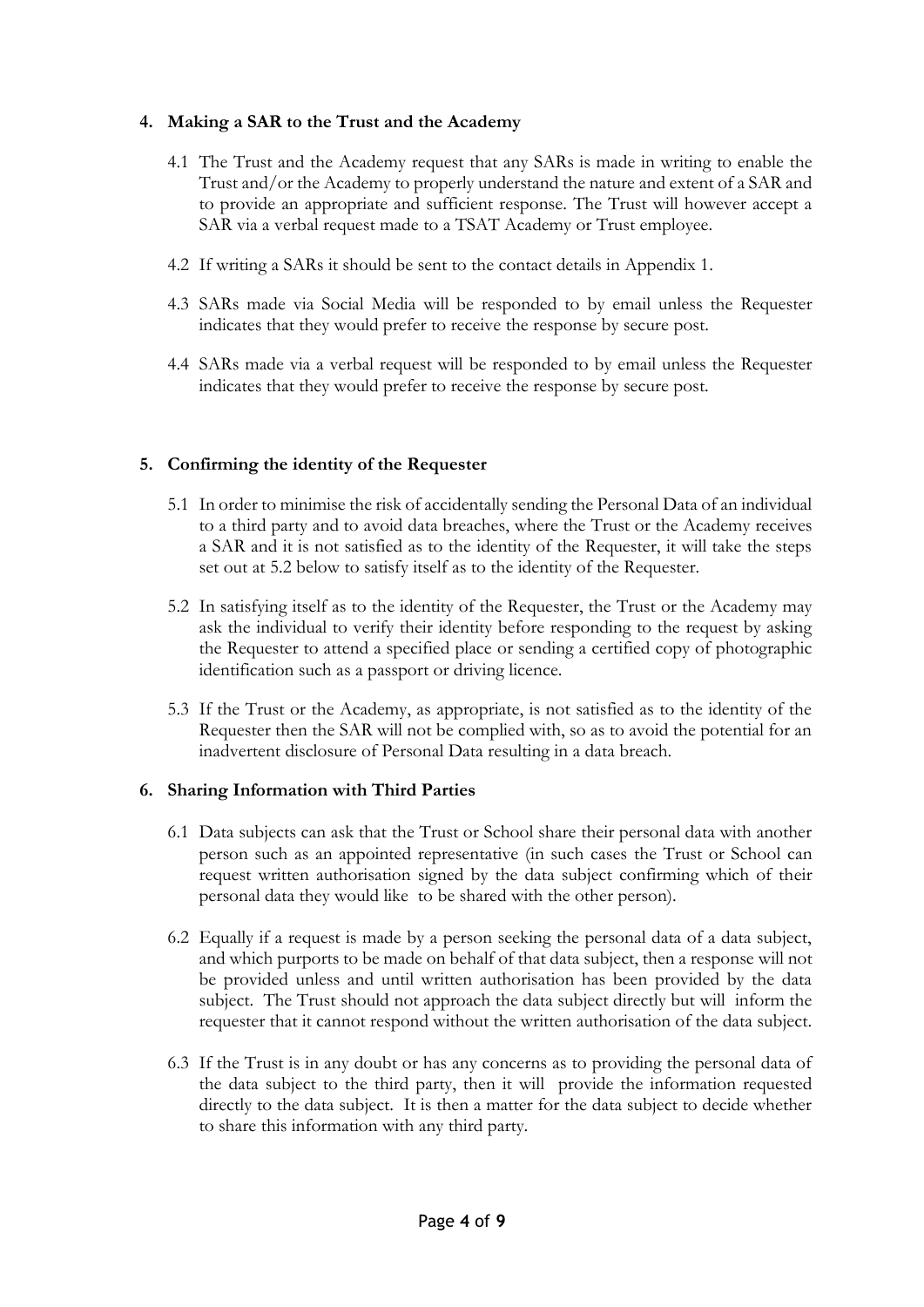- 6.4 Personal data belongs to the data subject, and in the case of the personal data of a child regardless of their age the rights in relation to that personal data are theirs and not those of their parents. Parents, in most cases, do not have automatic rights to the personal data of their child.
- 6.5 However there are circumstances where a parent can request the personal data of their child without requiring the consent of the child. . The Trust will allow parents to exercise these rights on behalf of a child if the child authorises them to do so, when the child does not have sufficient understanding to exercise the rights him or herself, or when it is evident that this is in the best interests of the child.

Generally the trust deem that where a child is under 12 years of age they are deemed not to be sufficiently mature as to understand their rights of access and a parent can request access to their personal data on their behalf but this will be reviewed for each request.

- 6.6 Where the Trust have identified that consent is required from the child, age appropriate consent from the child will be gained before responding to the requester, or provide the personal data directly to the child in accordance with the process above.
- 6.7 In all cases the Trust will consider the particular circumstances of the case, and the above are guidelines only.
- 6.8 Data subjects can ask that the Trust share their personal data with another person such as an appointed representative (in such cases the Trust will request written authorisation signed by the data subject confirming which of their personal data they would like the Trust to share with the other person).
- 6.9 Equally if a request is made by a person seeking the personal data of a data subject, and which purports to be made on behalf of that data subject, then a response will not be provided unless and until written authorisation has been provided by the data subject. The Trust will not approach the data subject directly but will inform the requester that it cannot respond without the written authorisation of the data subject.
- 6.10If the Trust is in any doubt or has any concerns as to providing the personal data of the data subject to the third party, then it will provide the information requested directly to the data subject. It is then a matter for the data subject to decide whether to share this information with any third party.

# **7. Clarification of the Request**

- 7.1 Where it is unclear what Data is being sought by way of the SAR, the Academy will contact the Requester to provide further clarification as to the information being requested.
- 7.2 In clarifying the request, the Trust or the Academy, as appropriate, will contact the Requester by telephone, writing or email and ask for additional information to assist in determining whether any Data is being held and, if so, locating where that Data is being held.
- **8. Fees**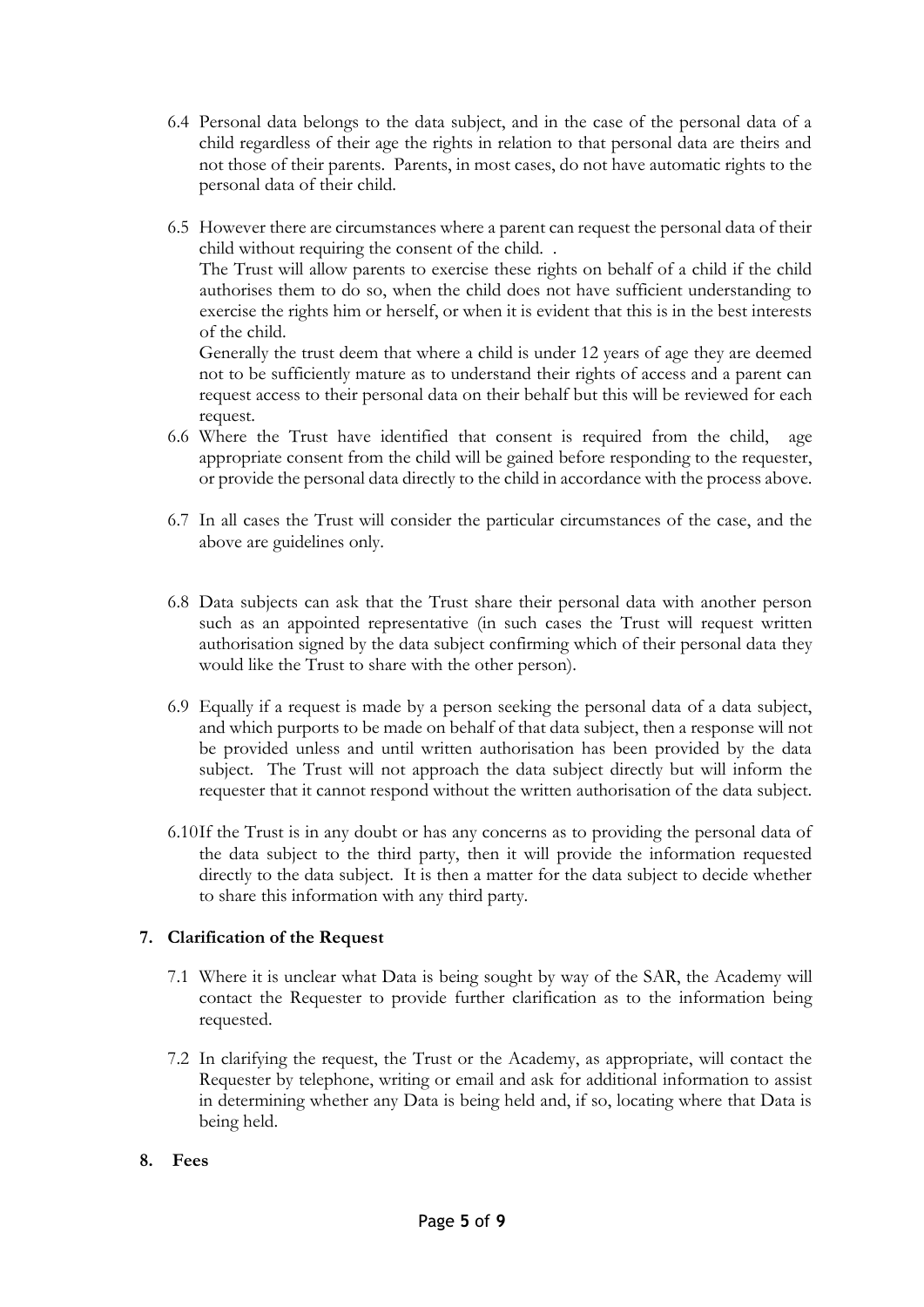- 8.1 The Trust or the Academy, as appropriate, will usually deal with a SAR free of charge.
- 8.2 Where the request is considered to be manifestly unfounded or excessive a fee may be requested. Alternatively the Trust or the Academy, as appropriate, may refuse to respond to the request. If a request is considered to be manifestly unfounded or unreasonable the Trust or the Academy, as appropriate, will inform the requester why this is considered to be the case.

### **9. Time Limits**

- 9.1 The Trust or the Academy, as appropriate, will respond to a SAR promptly and in any event no later than one calendar month from the date of the request, or receipt of appropriate identification or clarification of a request where appropriate.
- 9.2 In relation to complex requests the response period may be extended by two calendar months. What constitutes a complex request will depend on the particular nature of the request. Where a request is considered to be sufficiently complex as to require an extension of the period for response, the Requester will be notified within one calendar month of receiving the request, together with reasons as to why this is considered necessary.

## **10. Responding to a SAR**

- 10.1In responding to a SAR, the Trust or the Academy, as appropriate, will search the following databases for the Data of the Data Subject:
	- (a) Manual and other paper records held by the Trust or the Academy.
	- (b) Electronic records including databases and emails including the inbox, outbox, subfolders and deleted items.
- 10.2The Trust or the Academy, as appropriate, will consider whether any of the Data held is subject to any of the exemptions set out in the Data Protection Legislation or whether the Data requested should otherwise be withheld.
- 10.3In so far as the Trust or the Academy, as appropriate, is able to disclose then the Requester will be provided with the information set out at paragraph 3.1 above.
- 10.4In responding to a SAR, the Trust or the Academy, as appropriate, will, in so far as is reasonable provide the information in the format required by the Requester and will take reasonable steps to ensure the information can be understood by the average person.
- 10.5If the Trust or the Academy, as appropriate, does not hold any Data of the Requester, it will respond to the SAR to this effect.
- 10.6In responding to a SAR, the Trust or the Academy, as appropriate, will only provide third party Personal Data in accordance with paragraph 14 of this policy.
- 10.7Where any of the exemptions in the Data Protection Legislation apply in relation to Data held by the Trust or the Academy, as appropriate, it will not disclose that Data to the Requester.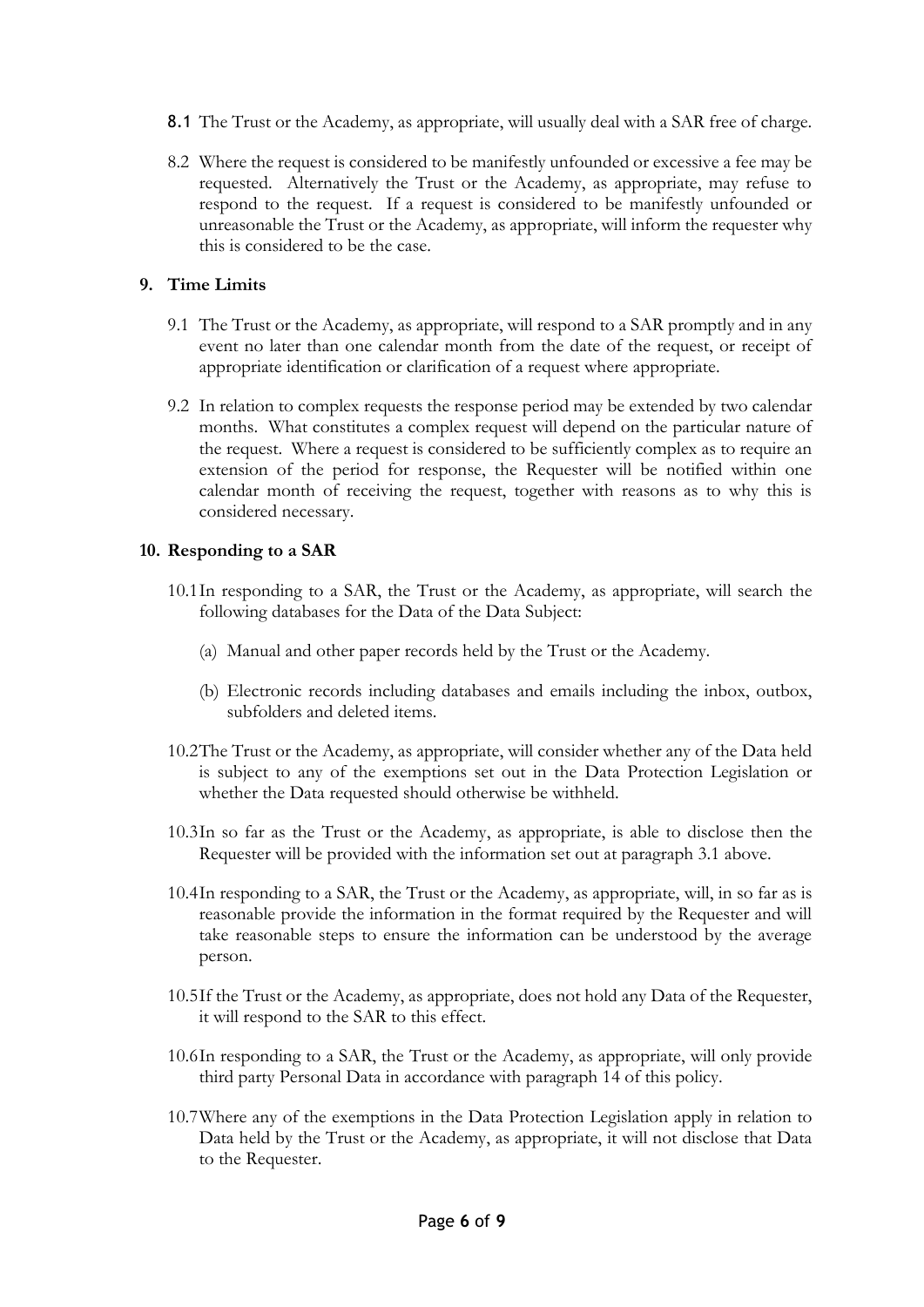- 10.8If Personal Data is withheld pursuant to an exemption then where appropriate the Requester will be informed in writing that Data has been withheld due to the application of an exemption, set out the nature of the exemption and give reasons as to why the Academy considers that that exemption applies.
- 10.9Where the Trust or the Academy, as appropriate, receives a SAR and some Data is exempt from disclosure and others not, where practicable the Trust or Academy, as appropriate, will redact the information which is exempt from disclosure and provide the remainder to the Requester.
- 10.10 If it is not possible for the exempt information to be redacted then, where possible, the unreacted information will be extracted and forwarded to the Requester.
- 10.11 Where the Trust or the Academy, as appropriate, cannot provide the Data requested in a permanent format, necessary arrangements will be made for the Requester to inspect the Data being processed.

#### **11. Third Party Information**

- 11.1Where the Trust or the Academy, as appropriate, receives a SAR and the Data of the Requester contains the Personal Data of a third party, the Trust or the Academy, as appropriate, will not disclose the third party's Personal Data unless the third party consents to the disclosure or it is reasonable in all the circumstances to disclose the Personal Data of third party without their consent.
- 11.2In determining whether it is reasonable in all the circumstances to disclose third party Personal Data in responding to a SAR, the Trust or the Academy, as appropriate, will consider the following:
	- (a) Any duty of confidentiality owed by the Trust or the Academy, as appropriate, to the third party.
	- (b) The steps taken in trying to obtain the consent of the third party.
	- (c) Whether the third party is capable of providing consent for their Personal Data to be released.
	- (d) Any express refusal of the third party to not disclose their Personal Data.
	- (e) Whether any of the third party Personal Data is already known by the Requester.
	- (f) The circumstances which gave rise to the request.

#### **12. Disproportionate Effort**

- 12.1The Trust or the Academy, as appropriate, may decide not to provide Data pursuant to a SAR if to do so would involve a disproportionate effort.
- 12.2In determining whether responding to a SAR will involve disproportionate effort, the Trust or the Academy, as appropriate, will consider the time, costs and any technical expertise required to respond to the SAR.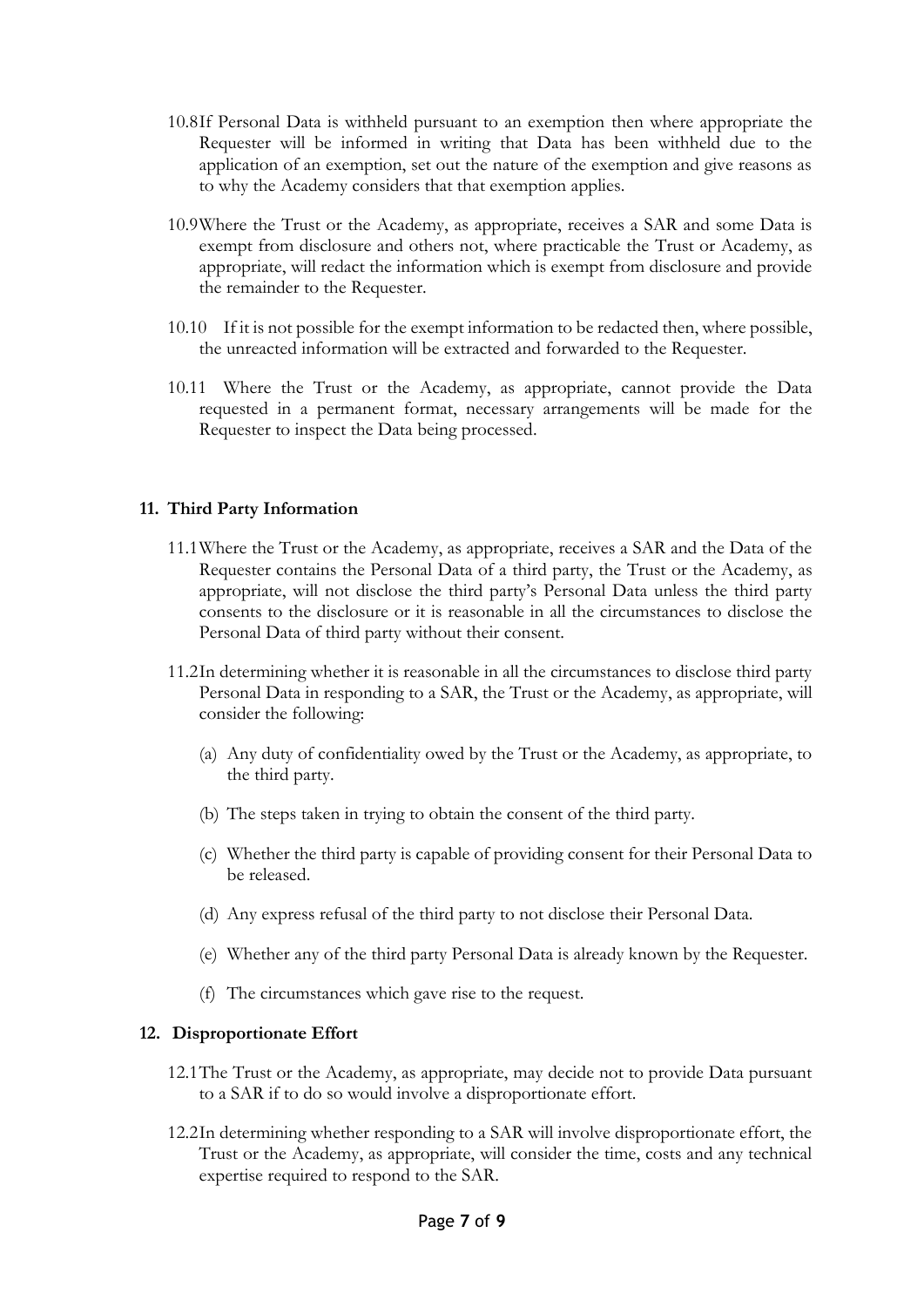12.3Where responding to the SAR will involve a disproportionate effort, the Trust or the Academy will consider refusing to deal with the request unless the Requester amends his request, for example by providing search terms in order to narrow the scope of that request.

#### **13. Repeated Requests**

- 13.1The Trust or the Academy, as appropriate, cannot limit the number of SARs which can be made by an individual, however where there has been no reasonable interval between a previous request and the new request the Trust or the Academy, as appropriate, may refuse to respond to the Requester.
- 13.2In determining whether a request has been made at a reasonable interval, the Trust or the Academy, as appropriate, will consider the following:
	- (a) Whether any new Data about the Data Subject has been Processed by the Trust or the Academy and how often any Data being Processed is altered.
	- (b) The nature of the Data being requested, including the Data's sensitivity.
	- (c) Whether any processing is likely to cause harm to the Requester in Processing the Data.
- 13.3If the Trust or the Academy, as appropriate, does not intend to deal with the request on grounds that a reasonable interval has not passed since the previous request, it will inform the Requester of this in writing within the time limit set out in paragraph 10 above.
- 13.4Where additional copies are requested of information then the Trust or the Academy, as appropriate, may charge a reasonable fee based on administrative costs.

#### **14. Complaints**

- 14.1If a Requester is unhappy with the way the Trust or the Academy has handled their request they should contact the Trust Data Protection Officer at privacy@tsatrust.org.uk
- 14.2If on a review the Requester is still unhappy with the way their SAR has been dealt with, they can contact the Information Commissioner by telephone on 0303 123 1113 or by writing to Information Commissioner's Office Wycliffe House Water Lane Wilmslow Cheshire SK9 5AF

#### **15. Monitoring and Review**

- 15.1This policy will be reviewed by the Data Protection Officer in the Trust or the Academy every 4 years or earlier if required and may be subject to change.
- 15.2This policy will be ratified by the Trust Governance and Compliance Committee